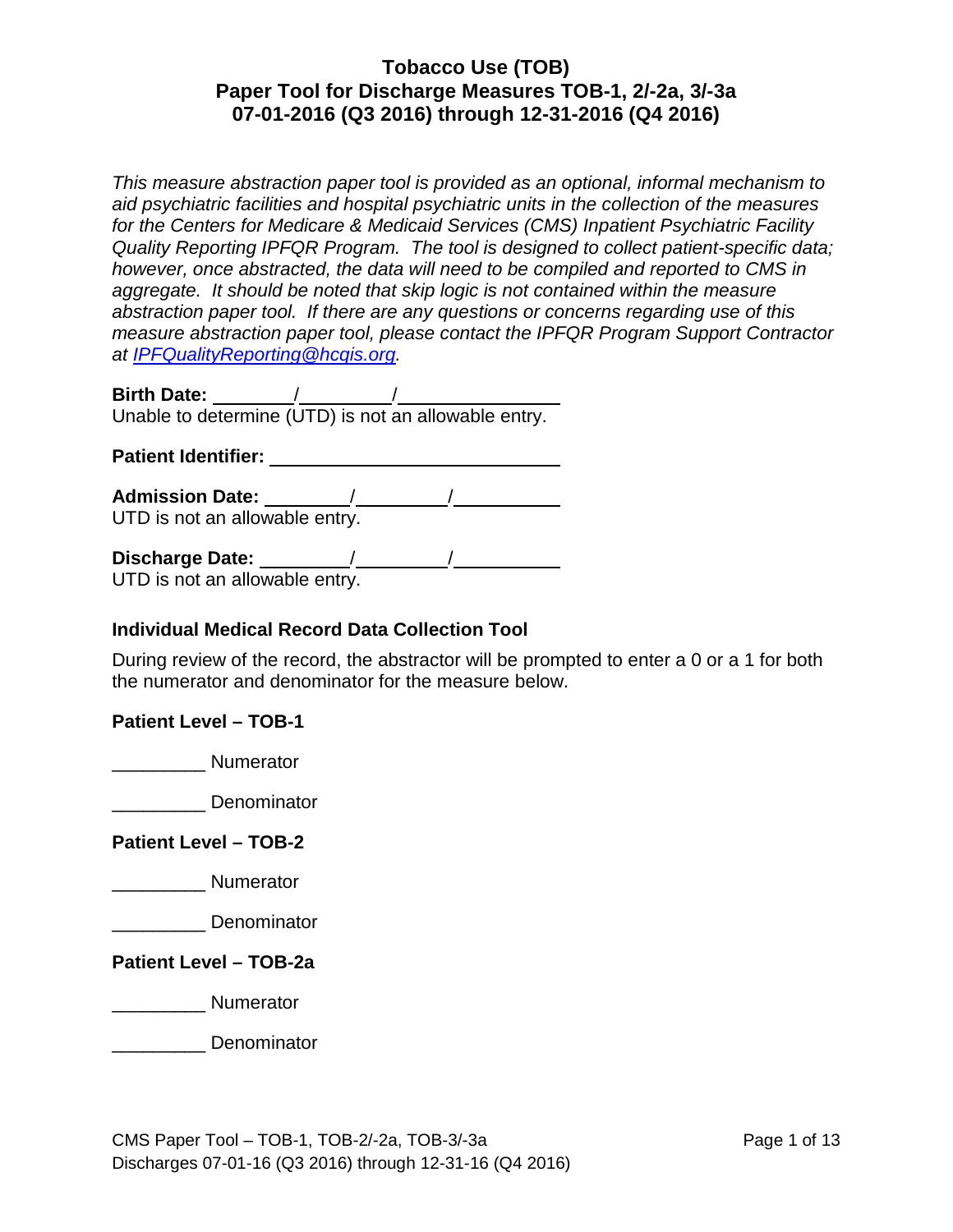**Patient Level – TOB-3**

\_\_\_\_\_\_\_\_\_ Numerator

\_\_\_\_\_\_\_\_\_ Denominator

**Patient Level – TOB-3a**

\_\_\_\_\_\_\_\_\_ Numerator

\_\_\_\_\_\_\_\_\_ Denominator

The information from each medical record will be used to determine the numerator and denominator, which will be aggregated for annual entry into the *QualityNet Secure Portal.* 

#### **TOB-1**

- **1. What is the patient's age?** *Patient Age* (in years) is calculated by *Admission Date* minus *Birth Date*:
	- If *Patient Age* is fewer than 18 years, the case will be excluded (Measure Category Assignment of "B"). Stop abstracting. The case will not be included in the numerator or denominator for TOB-1. Add 0 to the numerator and denominator for TOB-1.
	- If *Patient Age* is 18 years of age or greater, proceed to *Length of Stay.*
- **2. What is the length of stay?** *Length of Stay* (in days) equals *Discharge Date* minus *Admission Date*: \_\_\_\_\_\_\_\_\_\_\_\_\_\_\_\_\_
	- If *Length of Stay* is less than or equal to 1 day, the case will be excluded (Measure Category Assignment of "B"). Stop abstracting. The case will not be included in the numerator or denominator for TOB-1. Add 0 to the numerator and denominator for TOB-1.
	- If *Length of Stay* is greater than 1 day, proceed to *Comfort Measures Only*.
- **3. When is the earliest physician, advanced practice nurse (APN), or physician assistant (PA) documentation of comfort measures only?** *(Comfort Measures Only)*
	- \_\_\_\_\_ 1 Day 0 or 1: The earliest day the physician/APN/PA documented *Comfort Measures Only* was the day of arrival (Day 0) or day after arrival (Day 1).
	- \_\_\_\_\_ 2 Day 2 or after: The earliest day the physician/APN/PA documented *Comfort Measures Only* was 2 or more days after arrival day (Day 2+).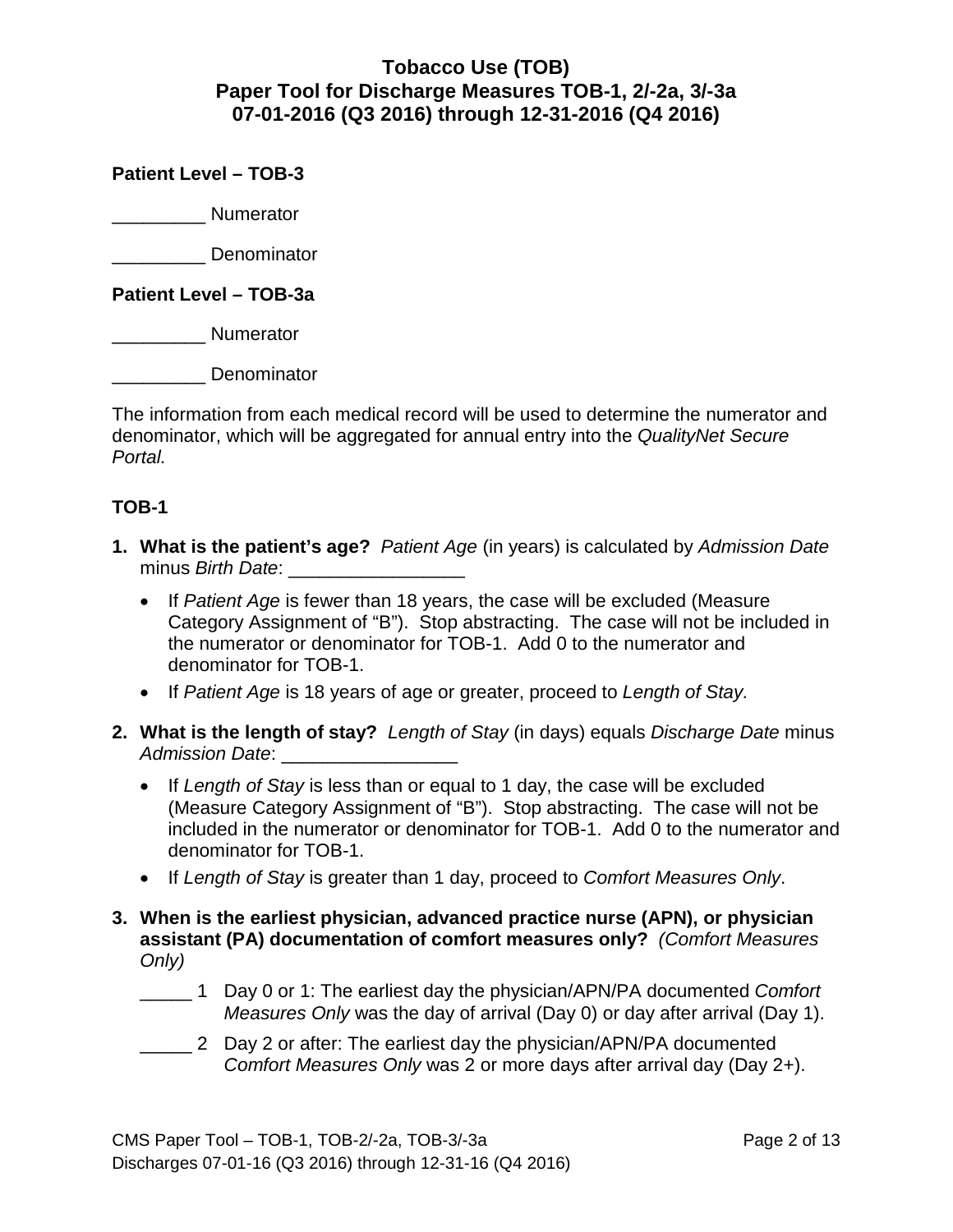- \_\_\_\_\_ 3 Timing unclear: There is physician/APN/PA documentation of *Comfort Measures Only* during this hospital stay, but whether the earliest documentation of *Comfort Measures Only* was on day 0 or 1 OR after day 1 is unclear.
- \_\_\_\_\_ 4 Not documented/UTD: There is no physician/APN/PA documentation of *Comfort Measures Only*, or unable to determine from medical record documentation.
- If *Comfort Measures Only* equals 1, 2, or 3, the case will be excluded (Measure Category Assignment of "B"). Stop abstracting. The case will not be included in the numerator or denominator for TOB-1. Add 0 to the numerator and denominator for TOB-1.
- If *Comfort Measures Only* equals 4, proceed to *Tobacco Use Status.*

#### **4. What is the patient's** *Tobacco Use Status***?** *(Tobacco Use Status)*

- \_\_\_\_\_ 1 The patient has during the past 30 days:
	- smoked, on average, five or more cigarettes  $(≥ \frac{1}{4}$  pack) daily, and/or
	- smoked cigars and/or pipes daily
- \_\_\_\_\_ 2 The patient has during the past 30 days:
	- smoked, on average, four or fewer cigarettes  $\langle \langle \rangle^2 \rangle$  pack) daily, and/or
	- smoked cigarettes, cigars and/or pipes, but not daily, and/or
	- used smokeless tobacco, regardless of frequency
- \_\_\_\_\_ 3 The patient has not used any forms of tobacco in the past 30 days.
- \_\_\_\_\_ 4 The patient refused the tobacco use screen.
- \_\_\_\_\_ 5 The patient was not screened for tobacco use during this hospitalization or unable to determine the patient's *Tobacco Use Status* from the medical record documentation.
- \_\_\_\_\_ 6 The patient was not screened for tobacco use during the first day of admission because of cognitive impairment.
- If *Tobacco Use Status* equals 6, the case will be excluded (Measure Category Assignment of "B"). Stop abstracting. The case will not be included in the numerator or denominator for TOB-1. Add 0 to the numerator and denominator for TOB-1.
- If *Tobacco Use Status* equals 5, the case will be included (Measure Category Assignment of "D"). Stop abstracting. Add 1 to the denominator for TOB-1. Add 0 to the numerator for TOB-1.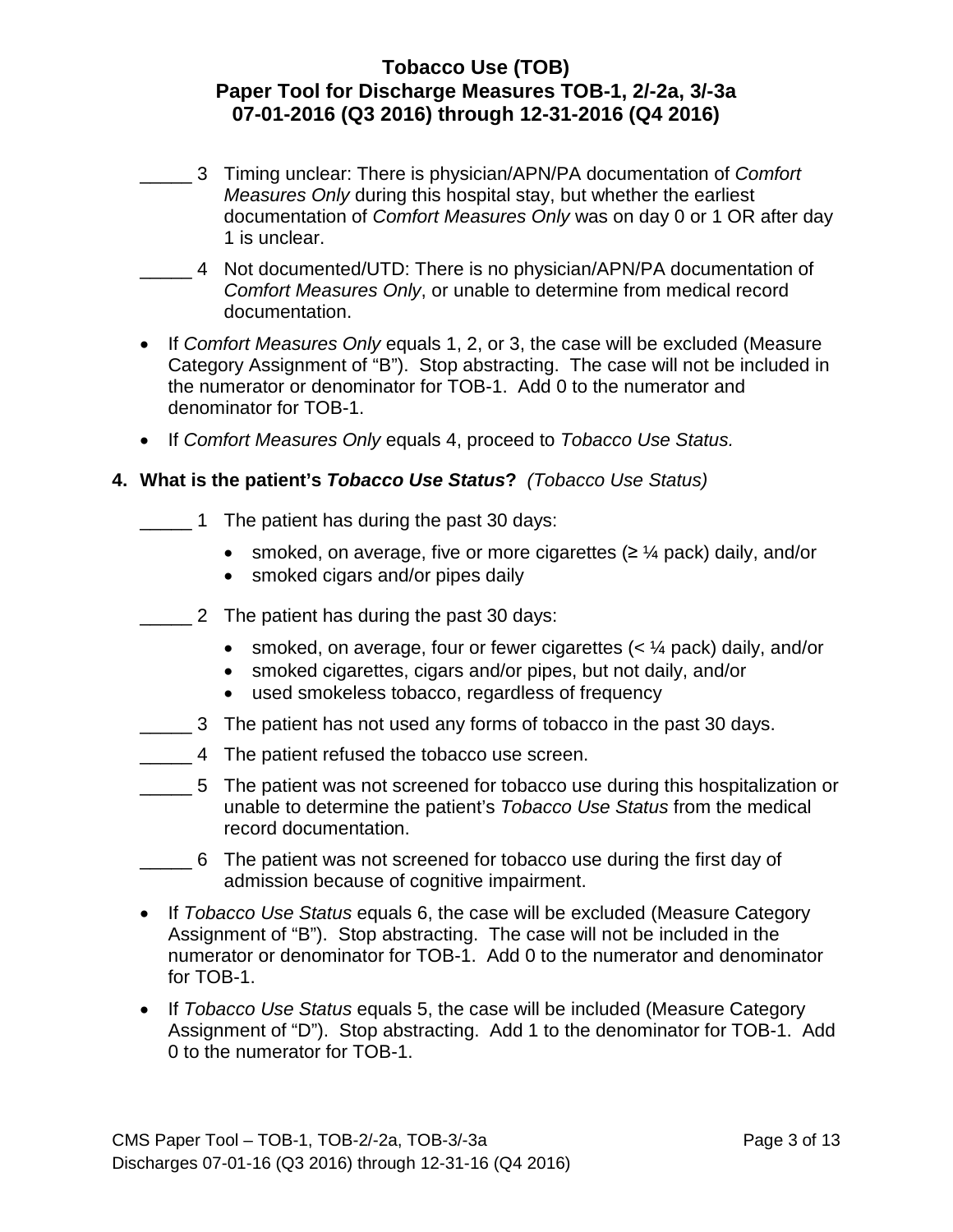• If *Tobacco Use Status* equals 1, 2, 3, or 4, the case will be included (Measure Category Assignment of "E"). Stop abstracting. Add 1 to BOTH the numerator and denominator for TOB-1.

# **TOB-2**

- **1. What is the patient's age?** *Patient Age* (in years) is calculated by *Admission Date* minus *Birth Date*:
	- If *Patient Age* is fewer than 18 years, the case will be excluded (Measure Category Assignment of "B"). Stop abstracting. The case will not be included in the numerator or denominator for TOB-2. Add 0 to the numerator and denominator for TOB-2.
	- If *Patient Age* is 18 years of age or greater, proceed to *Length of Stay*.
- **2. What is the length of stay?** *Length of Stay* (in days) equals *Discharge Date* minus *Admission Date*: \_\_\_\_\_\_\_\_\_\_\_\_\_\_\_\_\_
	- If the *Length of Stay* is less than or equal to 1 day, the case will be excluded (Measure Category Assignment of "B"). Stop abstracting. The case will not be included in the numerator or denominator for TOB-2. Add 0 to the numerator and denominator for TOB-2.
	- If the *Length of Stay* is greater than 1 day, proceed to *Comfort Measures Only*.
- **3. When is the earliest physician, advance practice nurse (APN), or physician assistant (PA) documentation of comfort measures only?** *(Comfort Measures Only*) Enter value from TOB-1:
	- If *Comfort Measures Only* equals 1, 2, or 3, the case will be excluded (Measure Category Assignment of "B"). Stop abstracting. The case will not be included in the numerator or denominator for TOB-2. Add 0 to the numerator and denominator for TOB-2.
	- If *Comfort Measures Only* equals 4, proceed to *Tobacco Use Status.*
- **4. What is the patient's tobacco use status?** *(Tobacco Use Status)* Enter value from TOB-1:
	- If *Tobacco Use Status* equals 3, 4, 5 or 6, the case will be excluded (Measure Category Assignment of "B"). Stop abstracting. The case will not be included in the numerator or denominator for TOB-2. Add 0 to the numerator and denominator for TOB-2.
	- If *Tobacco Use Status* equals 1 or 2, proceed to *Tobacco Use Treatment Practical Counseling*.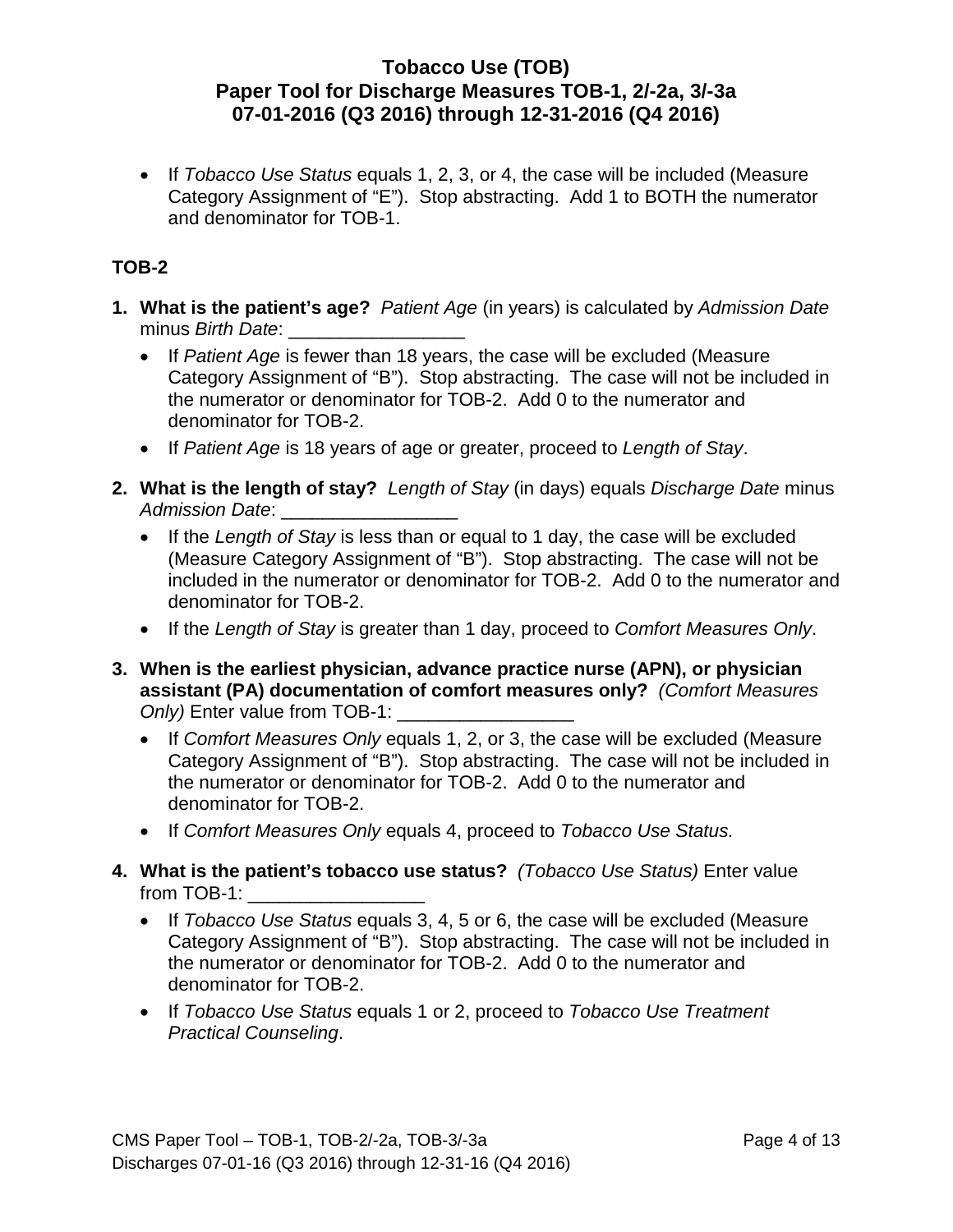- **5. Did the patient receive all of the components of practical counseling (recognizing danger situations, developing coping skills, and providing basic information about quitting) during the hospital stay?** *(Tobacco Use Treatment Practical Counseling)*
	- \_\_\_\_\_ 1 The patient received all components of practical counseling during the hospital stay.
	- \_\_\_\_\_ 2 The patient refused/declined practical counseling during the hospital stay.
	- \_\_\_\_\_ 3 Practical counseling was not offered to the patient during the hospital stay or unable to determine if tobacco use treatment was provided from medical record documentation.
	- If *Tobacco Use Treatment Practical Counseling* equals 3, the case will be included (M*e*asure Category Assignment of "D"). Stop abstracting. Add 1 to the denominator for TOB-2. Add 0 to the numerator for TOB-2. Proceed to TOB-2a.
	- If *Tobacco Use Treatment Practical Counseling* equals 1 or 2, proceed to *ICD-10-CM Principal or Other Diagnosis Codes.*
- **6. What was the ICD-10-CM code selected as the principal diagnosis for this record?** *(ICD-10-CM Principal Diagnosis Code)*: \_\_\_\_\_\_\_\_\_\_\_\_\_\_\_\_\_
- **7. Were there ICD-10-CM other diagnosis codes selected for this medical record?** *(ICD-10-CM Other Diagnosis Codes)*: \_\_\_\_\_\_\_\_\_\_\_\_\_\_\_\_\_
	- If none of the codes above are on Table 12.3, proceed to recheck *Tobacco Use Status.*
	- If at least one code above is on Table 12.3, the case will be included (Measure Category Assignment of "E"). Stop abstracting. Add 1 to BOTH the numerator and denominator for TOB-2. Proceed to TOB-2a.
- **8. What is the patient's tobacco use status?** *(Tobacco Use Status)* Enter value from  $TOB-1:$ 
	- If *Tobacco Use Status* equals 2, the case will be included (Measure Category Assignment of "E"). Stop abstracting. Add 1 to BOTH the numerator and denominator for TOB-2. Proceed to TOB-2a.
	- If *Tobacco Use Status* equals 1, proceed to *Tobacco Use Treatment FDA-Approved Cessation Medication*.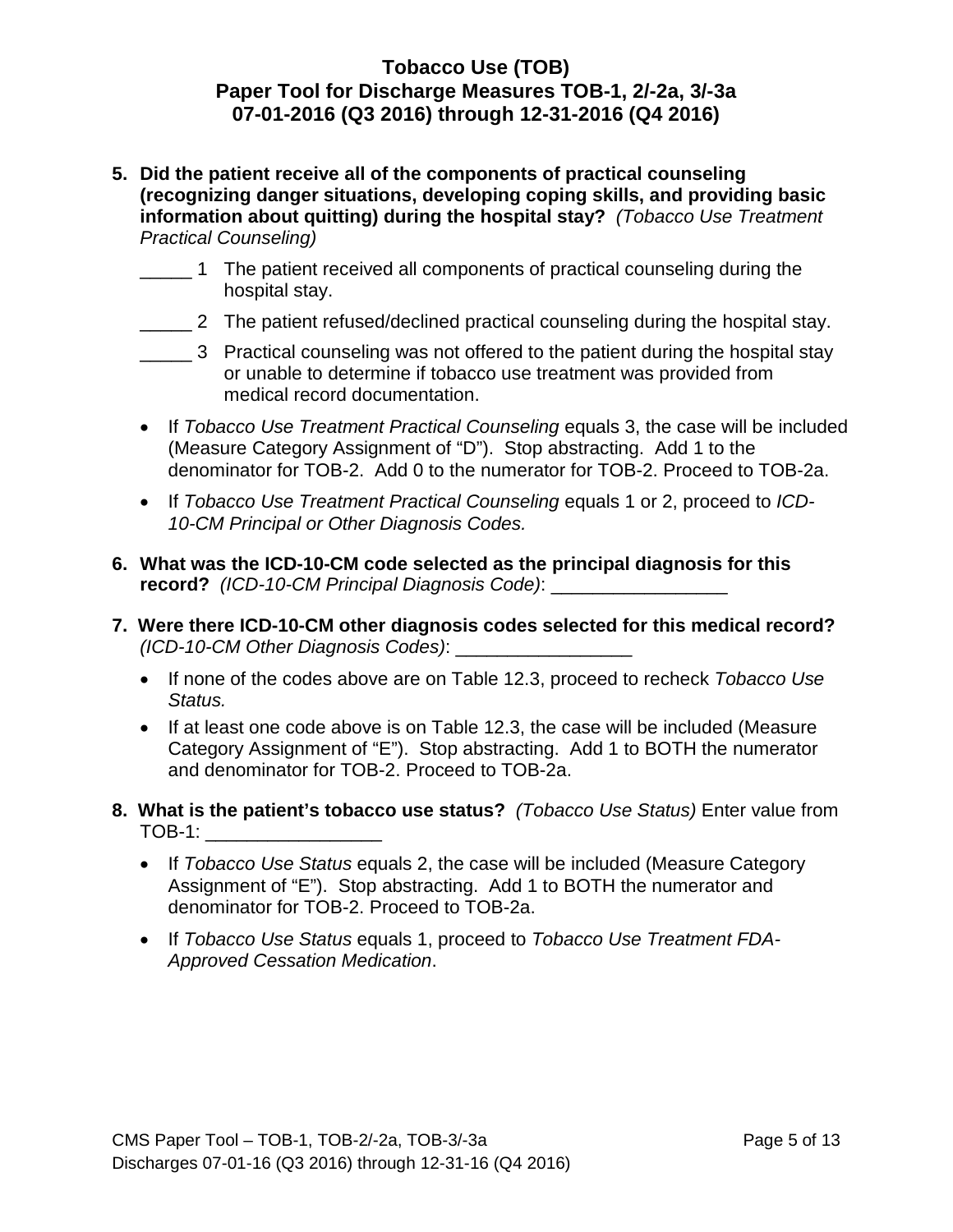- **9. Did the patient receive one of the FDA-approved tobacco cessation medications during the hospital stay?** *(Tobacco Use Treatment FDA-Approved Cessation Medication)*
	- \_\_\_\_\_ 1 The patient received one of the FDA-approved tobacco cessation medications during the hospital stay.
	- \_\_\_\_\_ 2 The patient refused the FDA-approved tobacco cessation medications during the hospital stay.
	- \_\_\_\_\_ 3 FDA-approved tobacco cessation medications were not offered to the patient during the hospital stay or unable to determine from medical record documentation.
	- If *Tobacco Use Treatment FDA-Approved Cessation Medication* equals 1 or 2, the case will be included (Measure Category Assignment of "E"). Stop abstracting. Add 1 to BOTH the numerator and denominator for TOB-2. Proceed to TOB-2a.
	- If *Tobacco Use Treatment FDA-Approved Cessation Medication* equals 3, proceed to *Reason for No Tobacco Cessation Medication During the Hospital Stay*.
- **10.Is there documentation of a reason for not administering one of the FDAapproved tobacco cessation medications during the hospital stay?** *(Reason for No Tobacco Cessation Medication During the Hospital Stay)*
	- \_\_\_\_\_ Yes There is documentation of a reason for not administering an FDAapproved cessation medication during the hospital stay.
	- \_\_\_\_\_ There is no documentation of a reason for not administering an FDAapproved cessation medication during the hospital stay or unable to determine from medical record documentation.
	- If *Reason for No Tobacco Cessation Medication During the Hospital Stay* equals No, the case will be included (Measure Category Assignment of "D"). Stop abstracting. Add 1 to the denominator for TOB-2. Add 0 to the numerator for TOB-2. Proceed to TOB-2a.
	- If *Reason for No Tobacco Cessation Medication During the Hospital Stay* equals Yes, the case will be included (Measure Category Assignment of "E"). Stop abstracting. Add 1 to BOTH the numerator and denominator for TOB-2. Proceed to TOB-2a.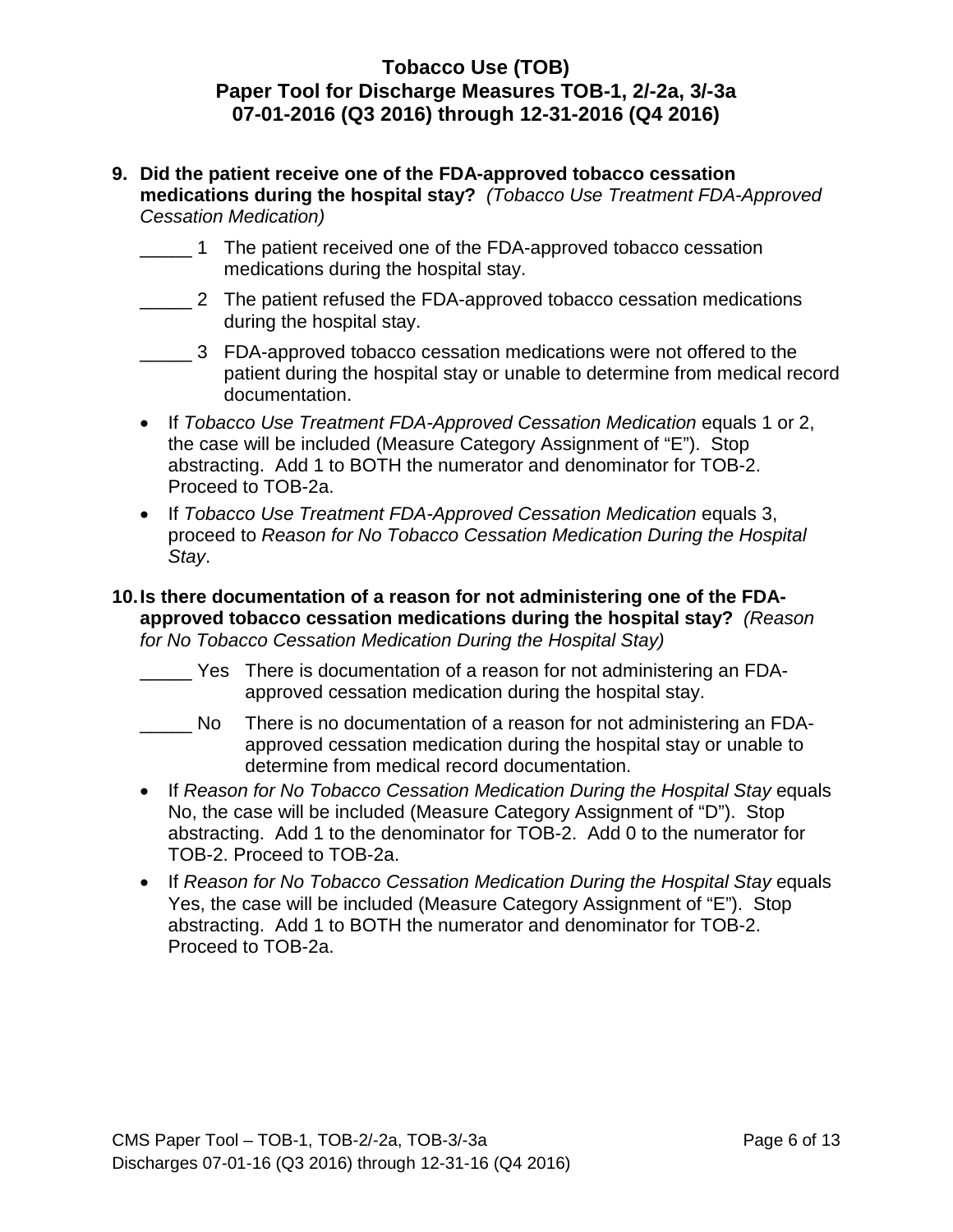#### **TOB-2a**

#### **11.Determine numerator and denominator for TOB-2a**

- If the case is excluded for TOB-2 (Measure Category Assignment of "B"), it will not be in sub-measure TOB-2a. Stop abstracting. Add 0 to the numerator and denominator for TOB-2a.
- If the case is included in TOB-2 (Measure Category Assignment of "D" or "E"), recheck *Tobacco Use Treatment Practical Counseling.*
- **12.Did the patient receive all of the components of practical counseling (recognizing danger situations, developing coping skills, and providing basic information about quitting) during the hospital stay?** *(Tobacco Use Treatment Practical Counseling)* Enter value from TOB-2: \_\_\_\_\_\_\_\_\_\_\_\_\_\_\_\_\_
	- If *Tobacco Use Treatment Practical Counseling* equals 2 or 3, the case will be included (Measure Category Assignment of "D"). Stop abstracting. Add 1 to the denominator for TOB-2a. Add 0 to the numerator for TOB-2a.
	- If *Tobacco Use Treatment Practical Counseling* equals 1, recheck *ICD-10-CM Principal or Other Diagnosis Codes*.
- **13.What was the ICD-10-CM code selected as the principal diagnosis for this record?** *(ICD-10-CM Principal Diagnosis Code)*: \_\_\_\_\_\_\_\_\_\_\_\_\_\_\_\_\_
- **14.Were there ICD-10-CM other diagnosis codes selected for this medical record?** *(ICD-10-CM Other Diagnosis Codes)*: \_\_\_\_\_\_\_\_\_\_\_\_\_\_\_\_\_
	- If none of the codes above are on Table 12.3, recheck *Tobacco Use Status*.
	- If at least one code above is on Table 12.3, the case will be included (Measure Category Assignment of "E"). Stop abstracting. Add 1 to BOTH the numerator and denominator for TOB-2a.
- **15.What is the patient's tobacco use status?** *(Tobacco Use Status)* Enter value from TOB-1:
	- If *Tobacco Use Status* equals 2, the case is included (Measure Category Assignment of "E"). Stop abstracting. Add 1 to BOTH the numerator and denominator for TOB-2a.
	- If *Tobacco Use Status* equals 1, proceed to *Tobacco Use Treatment FDA-Approved Cessation Medication*.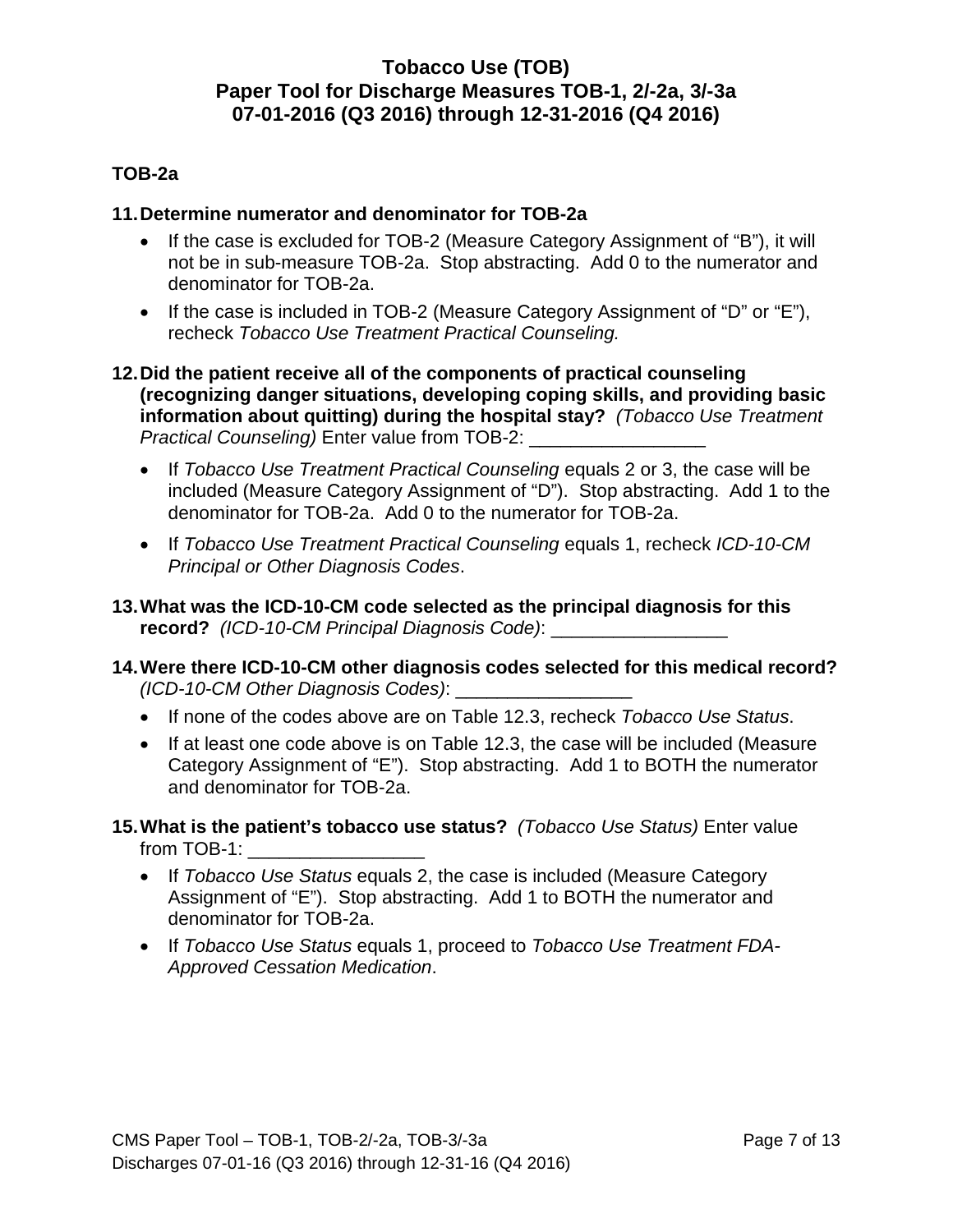- **16.Did the patient receive one of the FDA-approved tobacco cessation medications during the hospital stay?** *(Tobacco Use Treatment FDA-Approved Cessation Medication)* Enter value from TOB-2: \_\_\_\_\_\_\_\_\_\_\_\_\_\_\_\_\_
	- If *Tobacco Use Treatment FDA-Approved Cessation Medication* equals 1, the case is included (M*e*asure Category Assignment of "E"). Stop abstracting. Add 1 to BOTH the numerator and denominator for TOB-2a.
	- If *Tobacco Use Treatment FDA-Approved Cessation Medication* equals 2, the case is included (Measure Category Assignment of "D"). Stop abstracting. Add 1 to the denominator for TOB-2a. Add 0 to the numerator for TOB-2a.
	- If *Tobacco Use Treatment FDA-Approved Cessation Medication* equals 3, proceed to *Reason for No Tobacco Cessation Medication During the Hospital Stay*.
- **17.Is there documentation of a reason for not administering one of the FDAapproved tobacco cessation medications during the hospital stay?** *(Reason for No Tobacco Cessation Medication During the Hospital Stay)* Enter value from TOB-2: \_\_\_\_\_\_\_\_\_\_\_\_\_\_\_\_\_
	- If *Reason for No Tobacco Cessation Medication During the Hospital Stay* equals No, the case is included (Measure Category Assignment of "D"). Stop abstracting. Add 1 to the denominator for TOB-2a. Add 0 to the numerator for TOB-2a.
	- If *Reason for No Tobacco Cessation Medication During the Hospital Stay* equals Yes, the case is included (Measure Category Assignment of "E"). Stop abstracting. Add 1 to BOTH the numerator and denominator for TOB-2a.

# **TOB-3**

- **1. What is the patient's age?** *Patient Age* (in years) is calculated by *Admission Date* minus *Birth Date*: \_\_\_\_\_\_\_\_\_\_\_\_\_\_\_\_\_
	- If *Patient Age* is fewer than 18 years, the case will be excluded (Measure Category Assignment of "B"). Stop abstracting for TOB-3. The case will not be included in the numerator or denominator count for TOB-3.
	- If *Patient Age* is 18 years of age or greater, proceed to *Length of Stay*.
- **2. What is the length of stay?** *Length of Stay* (in days) equals *Discharge Date* minus *Admission Date*: \_\_\_\_\_\_\_\_\_\_\_\_\_\_\_\_\_
	- If *Length of Stay* is less than or equal to 1 day, the case will be excluded (Measure Category Assignment of "B"). Stop abstracting for TOB-3. The case will not be included in the numerator or denominator count for TOB-3.
	- If *Length of Stay* is greater than 1 day, proceed to *Comfort Measures Only*.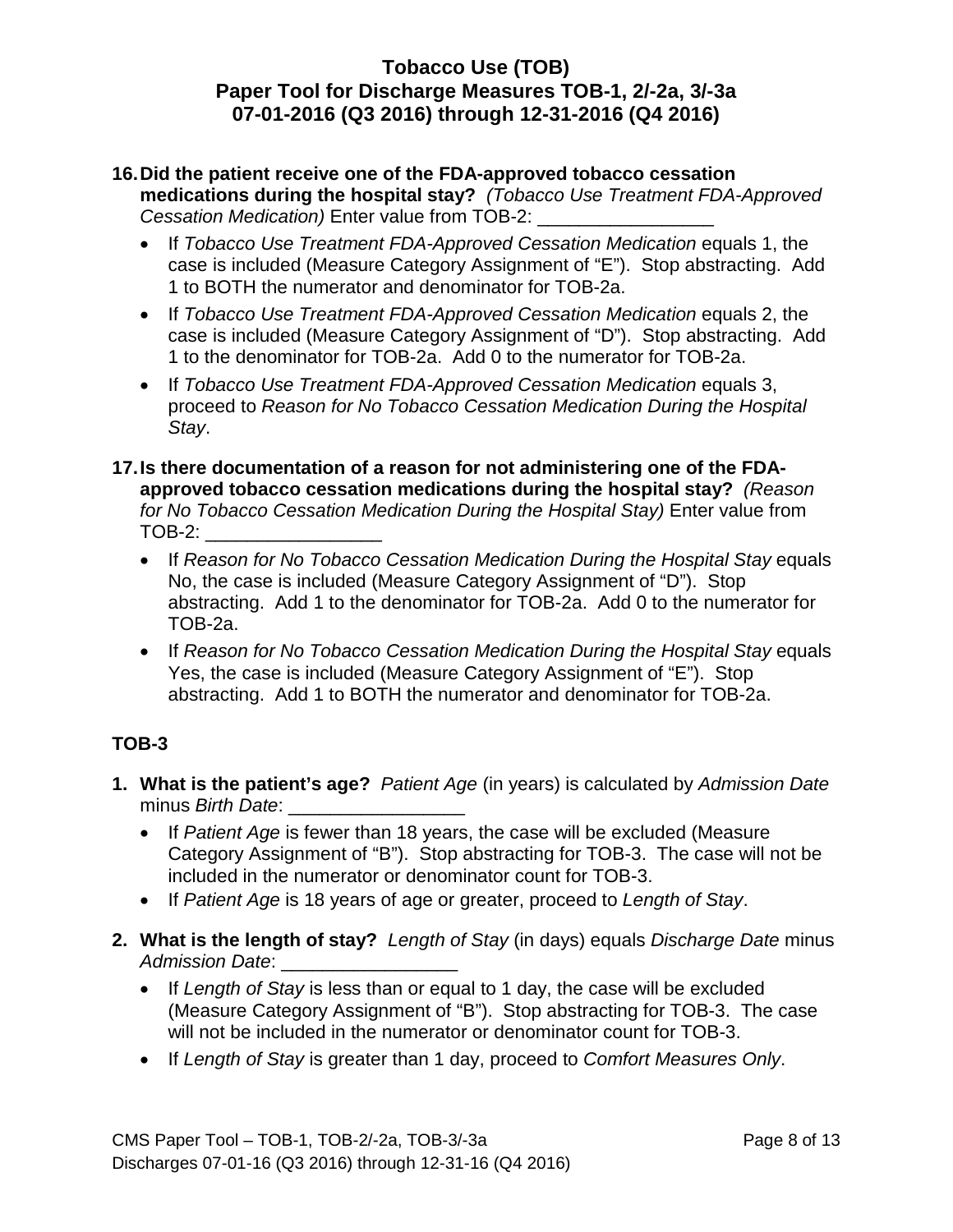- **3. When is the earliest physician, advance practice nurse (APN), or physician assistant (PA) documentation of comfort measures only?** *(Comfort Measures Only)*
	- \_\_\_\_\_ 1 Day 0 or 1: The earliest day the physician/APN/PA documented *Comfort Measures Only* was the day of arrival (Day 0) or day after arrival (Day 1).
	- \_\_\_\_\_ 2 Day 2 or after: The earliest day the physician/APN/PA documented *Comfort Measures Only* was two or more days after arrival day (Day 2+).
	- \_\_\_\_\_ 3 Timing unclear: There is physician/APN/PA documentation of *Comfort Measures Only* during this hospital stay, but whether the earliest documentation of *Comfort Measures Only* was on day 0 or 1 OR after day 1 is unclear.
	- \_\_\_\_\_ 4 Not documented/UTD: There is no physician/APN/PA documentation of *Comfort Measures Only*, or unable to determine from medical record documentation.
	- If *Comfort Measures Only* equals 1, 2, or 3, the case will be excluded (Measure Category Assignment of "B"). Stop abstracting for TOB-3. The case will not be included in the numerator or denominator count for TOB-3.
	- If *Comfort Measures Only* equals 4, proceed to *Tobacco Use Status.*
- **4. What is the patient's tobacco use status?** *(Tobacco Use Status)* Enter value from TOB-1:
	- If *Tobacco Use Status* equals 3, 4, 5 or 6, the case will be excluded. *(*Measure Category Assignment of "B"). Stop abstracting for TOB-3. The case will not be included in the numerator or denominator count for TOB-3.
	- If *Tobacco Use Status* equals 1 or 2, proceed to *Discharge Disposition.*
- **5. What was the patient's discharge disposition on the day of discharge**? (*Discharge Disposition*)
	- \_\_\_\_\_ 1 Home
	- \_\_\_\_\_ 2 Hospice home
	- \_\_\_\_\_ 3 Hospice healthcare facility
	- \_\_\_\_\_ 4 Acute care facility
	- \_\_\_\_\_ 5 Other healthcare facility
	- \_\_\_\_\_ 6 Expired
	- \_\_\_\_\_ 7 Left against medical advice/AMA
	- \_\_\_\_\_ 8 Not Documented or Unable to Determine (UTD)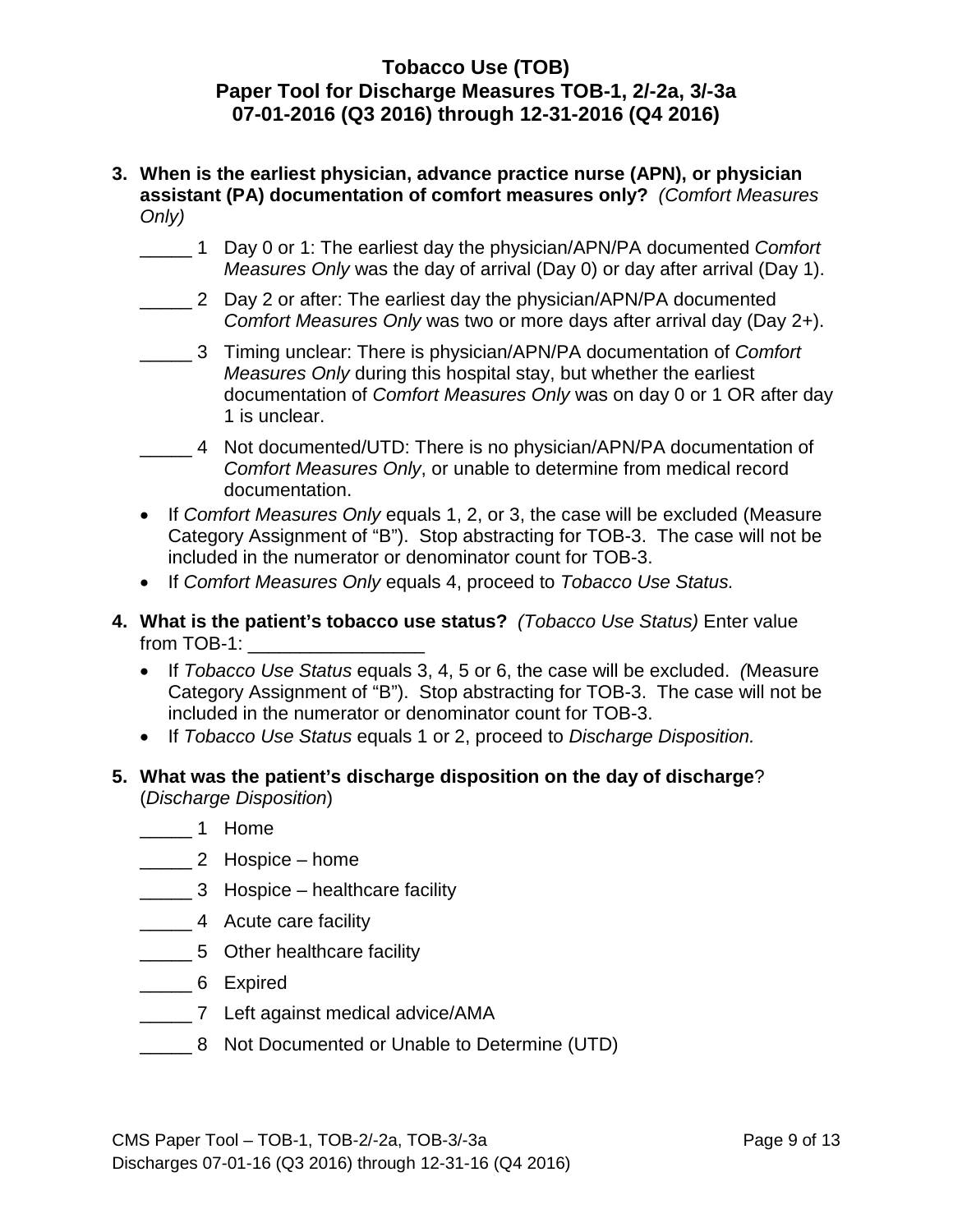- If *Discharge Disposition* equals 2, 3, 4, 5, 6, or 7, the case will be excluded (Measure Category Assignment of "B"). Stop abstracting for TOB-3. The case will not be included in the numerator or denominator count for TOB-3.
- If *Discharge Disposition* equals 1 or 8, proceed to *Referral for Outpatient Tobacco Cessation Counseling*.

#### **6. Did the patient receive a referral for outpatient tobacco cessation counseling?**  *(Referral for Outpatient Tobacco Cessation Counseling)*

- $\overline{\phantom{0}}$  1 1 The *Referral for Outpatient Tobacco Cessation Counseling* treatment was made by the healthcare provider or health care organization at any time prior to discharge.
- $\frac{2}{2}$ Referral information was given to the patient at discharge but the appointment was not made by the provider or healthcare organization prior to discharge.
- $\overline{\mathbf{3}}$ 3 The patient refused the *Referral for Outpatient Tobacco Cessation Counseling* treatment and the referral was not made.
- $\overline{4}$ The patient's residence is not in the USA.
- $\frac{5}{2}$ 5 The *Referral for Outpatient Tobacco Cessation Counseling* treatment was not offered at discharge or unable to determine from the medical record documentation.
- If *Referral for Outpatient Tobacco Cessation Counseling* equals 4, the case will be excluded (Measure Category Assignment of "B"). Stop abstracting for TOB-3. The case will not be included in the numerator or denominator count for TOB-3
- If *Referral for Outpatient Tobacco Cessation Counseling* equals 2 or 5, the case will be included (Measure Category Assignment of "D"). Add 1 to the denominator for TOB-3. Add 0 to the numerator for TOB-3. Proceed to TOB-3a.
- If *Referral for Outpatient Tobacco Cessation Counseling* equals 1 or 3, proceed to *ICD-10-CM Principal or Other Diagnosis Codes*.
- **7. What was the ICD-10-CM code selected as the principal diagnosis for this record?** (*ICD-10-CM Principal Diagnosis Code*):
- **8. Were there ICD-10-CM other diagnosis codes selected for this medical record?**  *(ICD-10-CM Other Diagnosis Codes)*: \_\_\_\_\_\_\_\_\_\_\_\_\_\_\_\_\_
	- If none of the codes above are on Table 12.3, recheck *Tobacco Use Status*.
	- If at least one code above is on Table 12.3, the case will be included (Measure Category Assignment of "E"). Add 1 to BOTH the numerator and denominator count for TOB-3. Proceed to TOB-3a.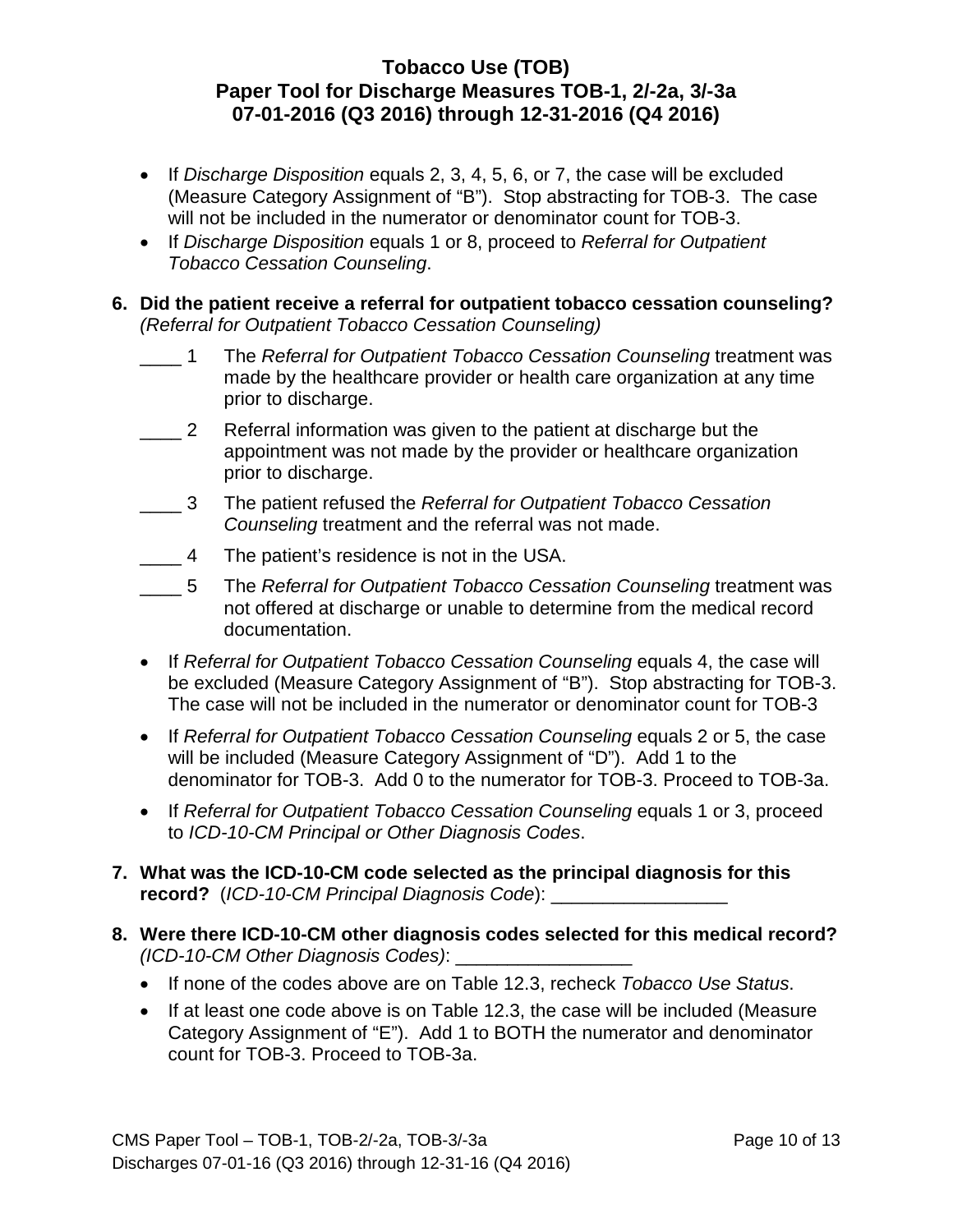- **9. What is the patient's tobacco use status?** (*Tobacco Use Status*) Enter value from TOB-1:
	- If *Tobacco Use Status* equals 2, the case will be included (Measure Category Assignment of "E"). Add 1 to BOTH the numerator and denominator count for TOB-3. Proceed to TOB-3a.
	- If *Tobacco Use Status* equals 1, check *Prescription for Tobacco Cessation Medication*.

#### **10.Was an FDA-approved tobacco cessation medication prescribed at discharge?**  (*Prescription for Tobacco Cessation Medication*)

- $\frac{1}{\sqrt{2}}$ 1 A *Prescription for Tobacco Cessation Medication* was given to the patient at discharge.
- $\overline{2}$ 2 A *Prescription for Tobacco Cessation Medication* was offered at discharge and the patient refused.
- $\frac{3}{2}$ The patient's residence is not in the USA.
- $\overline{4}$ 4 A *Prescription for Tobacco Cessation Medication* was not offered at discharge or unable to determine from medical record documentation.
- If *Prescription for Tobacco Cessation Medication* equals 3, the case will be excluded (Measure Category Assignment of "B"). Stop abstracting for TOB-3. The case will not be included in the numerator or denominator count for TOB-3*.*
- If *Prescription for Tobacco Cessation Medication* equals 1 or 2, the case will be included (*Me*asure Category Assignment of "E"). Add 1 to BOTH the numerator and denominator count for TOB-3. Proceed to TOB-3a*.*
- If *Prescription for Tobacco Cessation Medication* equals 4, proceed to *Reason for No Tobacco Cessation Medication at Discharge*.

#### **11. Is there documentation of a reason for not prescribing one of the FDAapproved tobacco cessation medications at discharge?** *(Reason for No Tobacco Cessation Medication at Discharge)*

- \_\_\_\_\_ Yes There is documentation of a reason for not prescribing an FDAapproved cessation medication at discharge.
- \_\_\_\_\_ No There is no documentation of a reason for not prescribing an FDAapproved cessation medication at discharge or unable to determine from medical record documentation.
- If *Reason for No Tobacco Cessation Medication at Discharge* equals No, the case will be included (Measure Category Assignment of "D"). Add 1 to the denominator for TOB-3. Add 0 to the numerator for TOB-3. Proceed to TOB-3a.
- If *Reason for No Tobacco Cessation Medication at Discharge* equals Yes, the case will be included (Measure Category Assignment of "E"). Add 1 to BOTH the numerator and denominator count for TOB-3. Proceed to TOB-3a.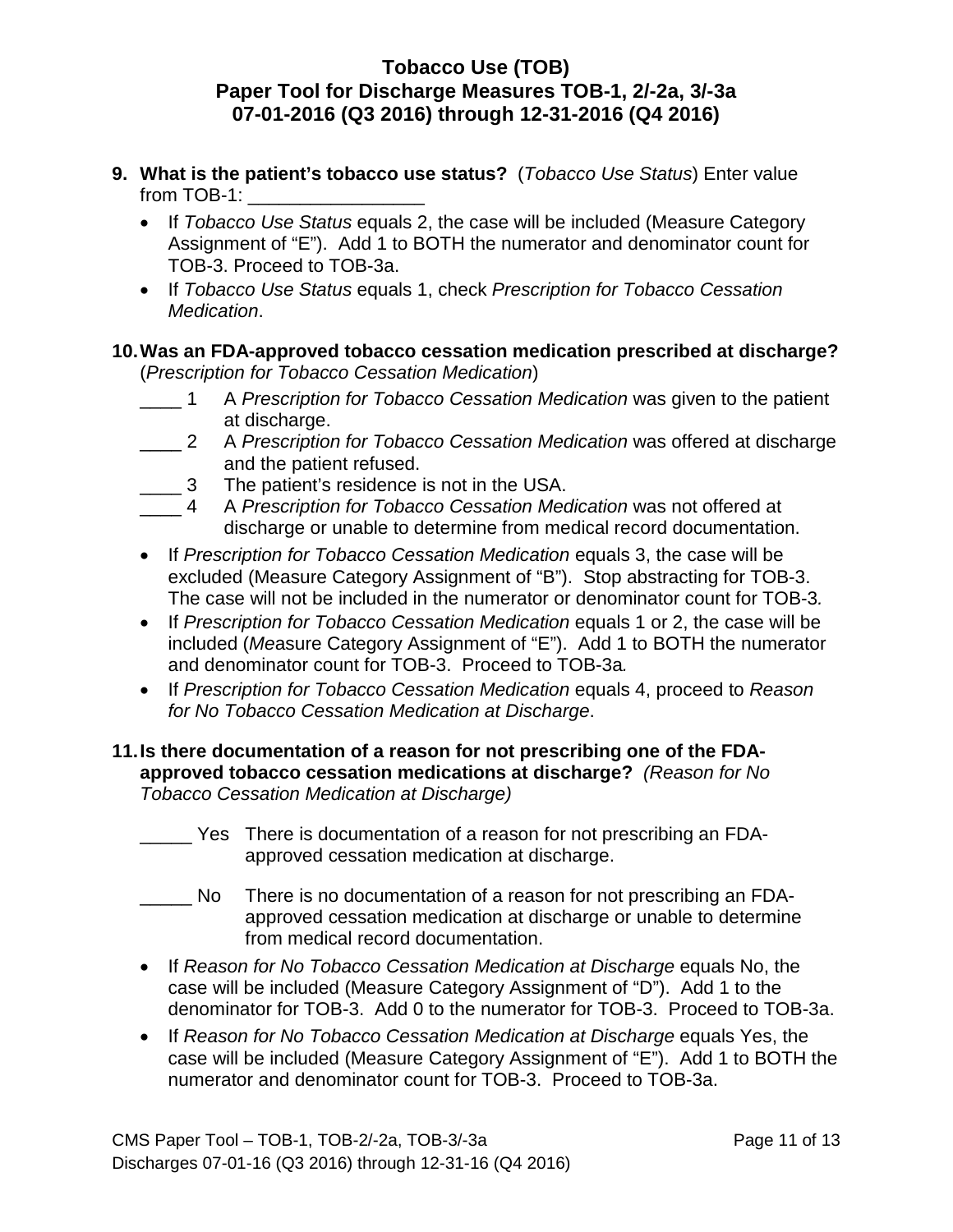#### **12.Determine numerator and denominator for TOB-3a**

- If the case is excluded for TOB-3 (Measure Category Assignment of "B"), it will not be in sub-measure TOB-3a. Stop abstracting. Add 0 to the numerator and denominator for TOB-3a.
- If the case is included in TOB-3 (Measure Category Assignment of "D" or "E"), recheck *Referral for Outpatient Tobacco Cessation Counseling.*

#### **13.Did the patient receive a** *referral for outpatient tobacco cessation counseling***?**  (*Referral for Outpatient Tobacco Cessation Counseling*)

- If *Referral for Outpatient Tobacco Cessation Counseling* equals 2, 3, or 5, the case will be included (Measure Category Assignment of "D"). Add 1 to the denominator for TOB-3a. Add 0 to the numerator for TOB-3a. Stop abstracting.
- If *Referral for Outpatient Tobacco Cessation Counseling* equals 1, proceed to *ICD-10-CM Principal Diagnosis or Other Diagnosis Codes*.
- **14.What was the ICD-10-CM code selected as the principal diagnosis for this record?** *(ICD-10-CM Principal Diagnosis Code)*: \_\_\_\_\_\_\_\_\_\_\_\_\_\_\_\_\_
- **15.Were there ICD-10-CM other diagnosis codes selected for this medical record?**  *(ICD-10-CM Other Diagnosis Codes)*: \_\_\_\_\_\_\_\_\_\_\_\_\_\_\_\_\_
	- If none of the codes above are on Table 12.3, check *Tobacco Use Status*.
	- If at least one code above is on Table 12.3, the case will be included (Measure Category Assignment of "E"). Add 1 to BOTH the numerator and denominator count for TOB-3a. Stop abstracting.
- **16.What is the patient's tobacco use status?** *(Tobacco Use Status)* Enter value from TOB-1:
	- If *Tobacco Use Status* equals 2, the case is included (Measure Category Assignment of "E"). Add 1 to BOTH the numerator and denominator count for TOB-3a. Stop abstracting.
	- If *Tobacco Use Status* equals 1, proceed to *Prescription for Tobacco Cessation Medication*.